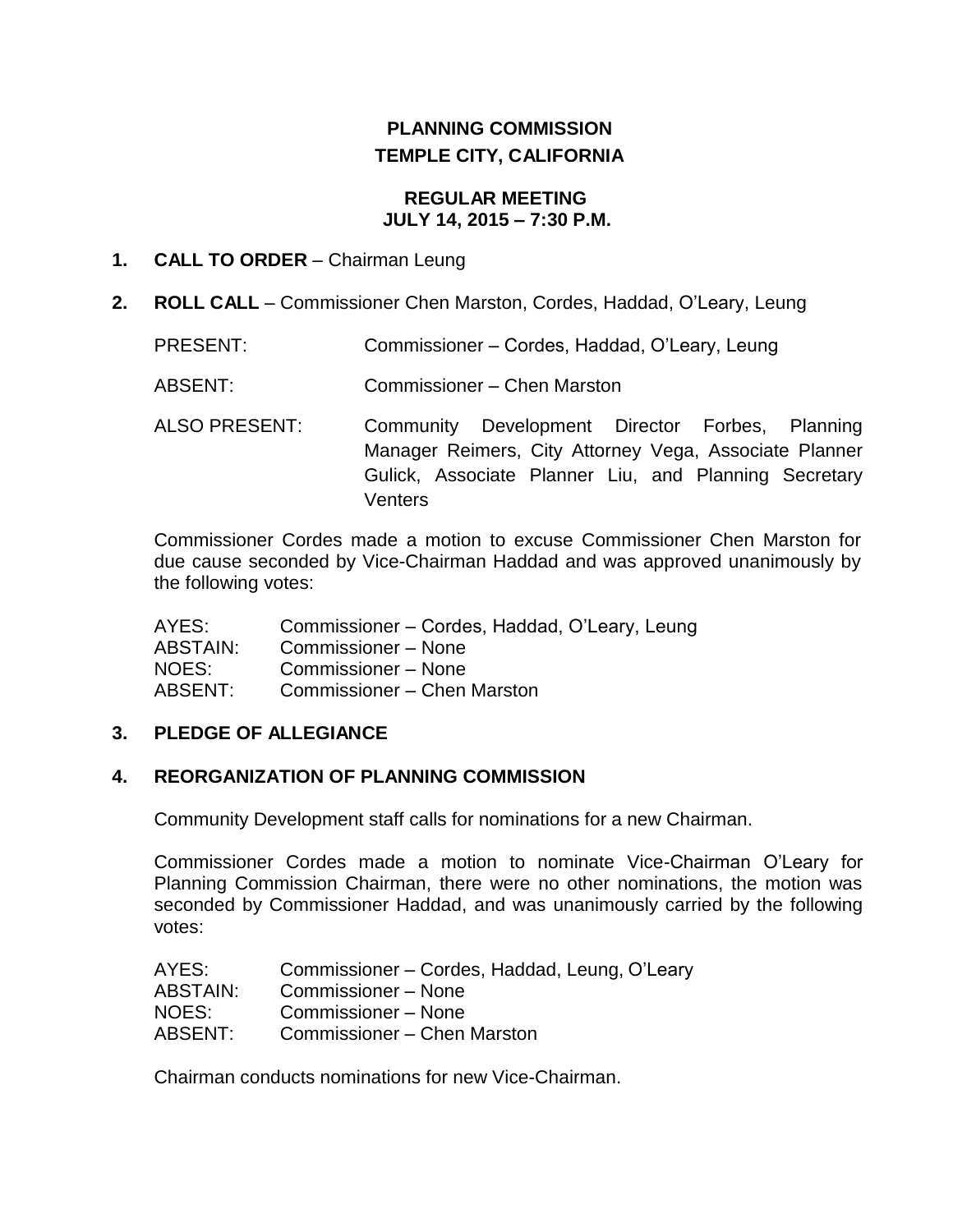Commissioner Cordes made a motion to nominate Commissioner Haddad for Planning Commission Vice-Chairman, there were no other nominations, the motion was seconded by Commissioner Leung, and was unanimously carried by the following votes:

| AYES:           | Commissioner – Cordes, Leung, Haddad, O'Leary |
|-----------------|-----------------------------------------------|
| <b>ABSTAIN:</b> | Commissioner - None                           |
| NOES:           | Commissioner - None                           |
| ABSENT:         | Commissioner – Chen Marston                   |

#### **5. PRESENTATIONS**

#### **6. PUBLIC COMMENTS ON ITEMS NOT LISTED ON THE AGENDA - None**

## **7. CONSENT CALENDAR**

A. APPROVAL OF MINUTES

The Planning Commission is requested to review and approve:

1) Minutes of the [Planning Commission Meeting](http://ca-templecity.civicplus.com/DocumentCenter/View/3892) of June 23, 2015.

Commissioner Cordes moved to approve the Consent Calendar. Seconded by Vice-Chairman Haddad and was approved unanimously by the following votes:

| Commissioner – Cordes, Leung, Haddad, O'Leary |
|-----------------------------------------------|
| Commissioner – None                           |
| Commissioner - None                           |
| Commissioner – Chen Marston                   |
|                                               |

#### **8. PUBLIC HEARING**

A. A time extension request for a Tentative Parcel Map for the construction of three condominium dwellings located at 9619 Broadway.

The subject site is located on the north side of Broadway Avenue between Temple City Boulevard and Golden West Avenue. The site has a land area of approximately 11,470 square feet and is currently improved with two residences with a total floor area of 1,950 square feet. The Tentative Parcel Map proposes to demolish the two residences and construct three detached, two-story condominium dwellings. Each dwelling will contain four bedrooms and three bathrooms. The site is zoned R-1 and is designated Medium Density Residential by the General Plan.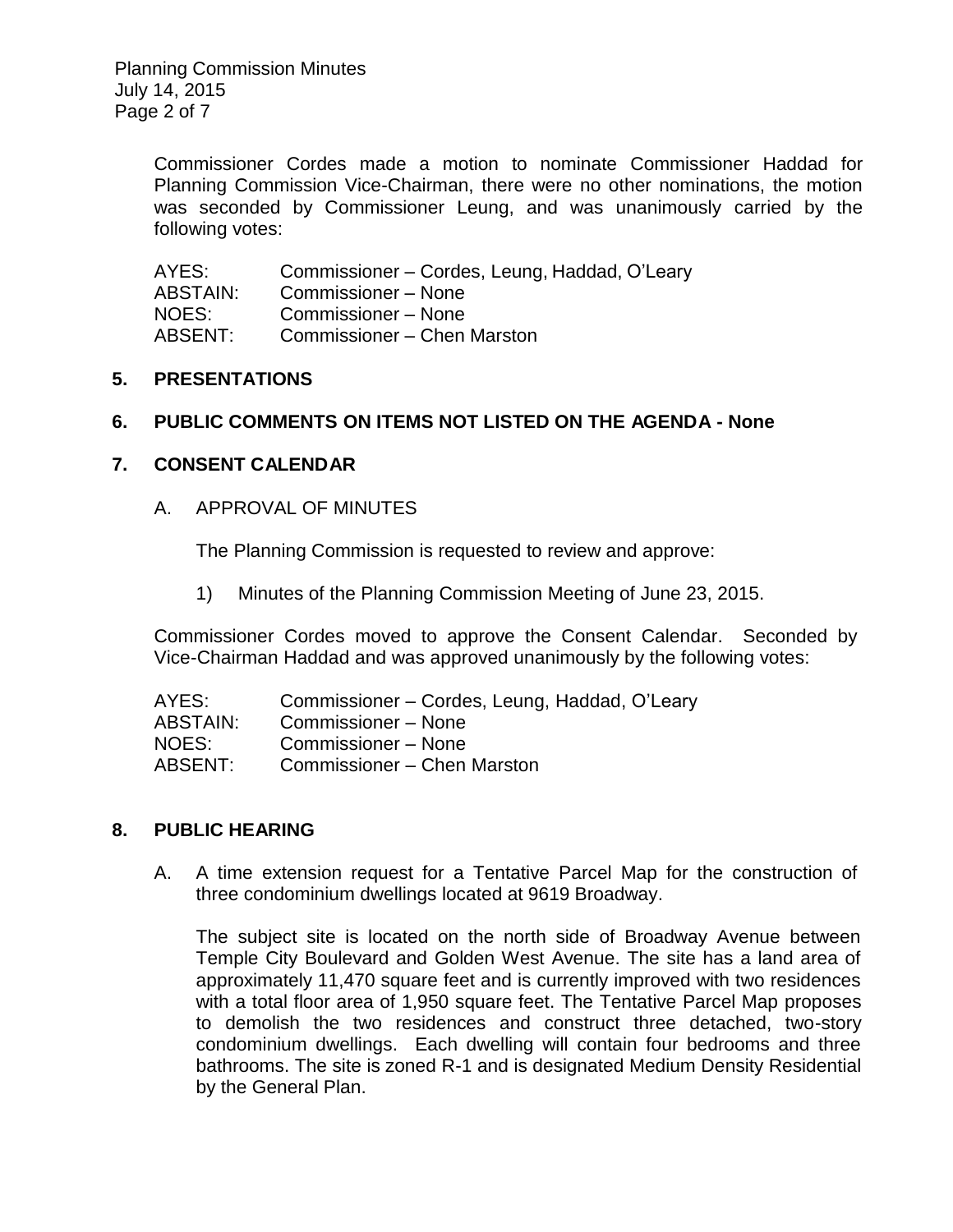Associate Planner Liu gave a brief summary of the staff report.

Chairman O'Leary opened the public hearing.

Jay Muller, applicant, stated that he did not initially move forward with the approved development as the selected contractor had moved. He stated that he is now ready to move forward with the development.

Chairman O'Leary closed the public hearing.

Commissioner Cordes made a motion to approve File 150000217, adopt the resolution, and find that the project is categorically exempt. Seconded by Vice-Chairman Haddad and carried by the following roll call vote:

| AYES:    | Commissioner – Cordes, Leung, Haddad, O'Leary |
|----------|-----------------------------------------------|
| ABSTAIN: | Commissioner – None                           |
| NOES:    | Commissioner – None                           |
| ABSENT:  | Commissioner – Chen Marston                   |

B. A Tentative Tract Map, a Conditional Use Permit, and a Major Site Plan Review for the creation of six single-family lots and the construction of six single-family houses on the site located at 10034, 10044 La Rosa Drive.

The request is a Tentative Tract Map and Major Site Plan Review for the creation of six single-family lots and the construction of six single-family houses. The site is comprised of two existing lots with a combined land area of approximately 54,385 square feet. The total number of parcels proposed in the subdivision is seven, including six residential lots and a street parcel. The street parcel will be commonly owned and maintained as the ingress/egress driveway and as the utility easement. The street parcel features a cul-de-sac street providing a roadway of 34 feet in width. The lot size for the six lots ranges from 7,300 square feet to 8,300 square feet. The living area for the six houses varies from 2,700 square feet to 3,100 square feet. The site is zoned R-1 and is designated Low Density Residential by the General Plan.

Associate Planner Liu gave a brief summary of the staff report.

Chairman O'Leary opened the public hearing.

James Coane, architect, provided the specifications for the development. He stated that he would like the development to feel like a neighborhood as opposed to residences that are similar in appearance. He expressed his intention to be flexible with staff and the Planning Commission. He stated that he will comply with the conditions of approval.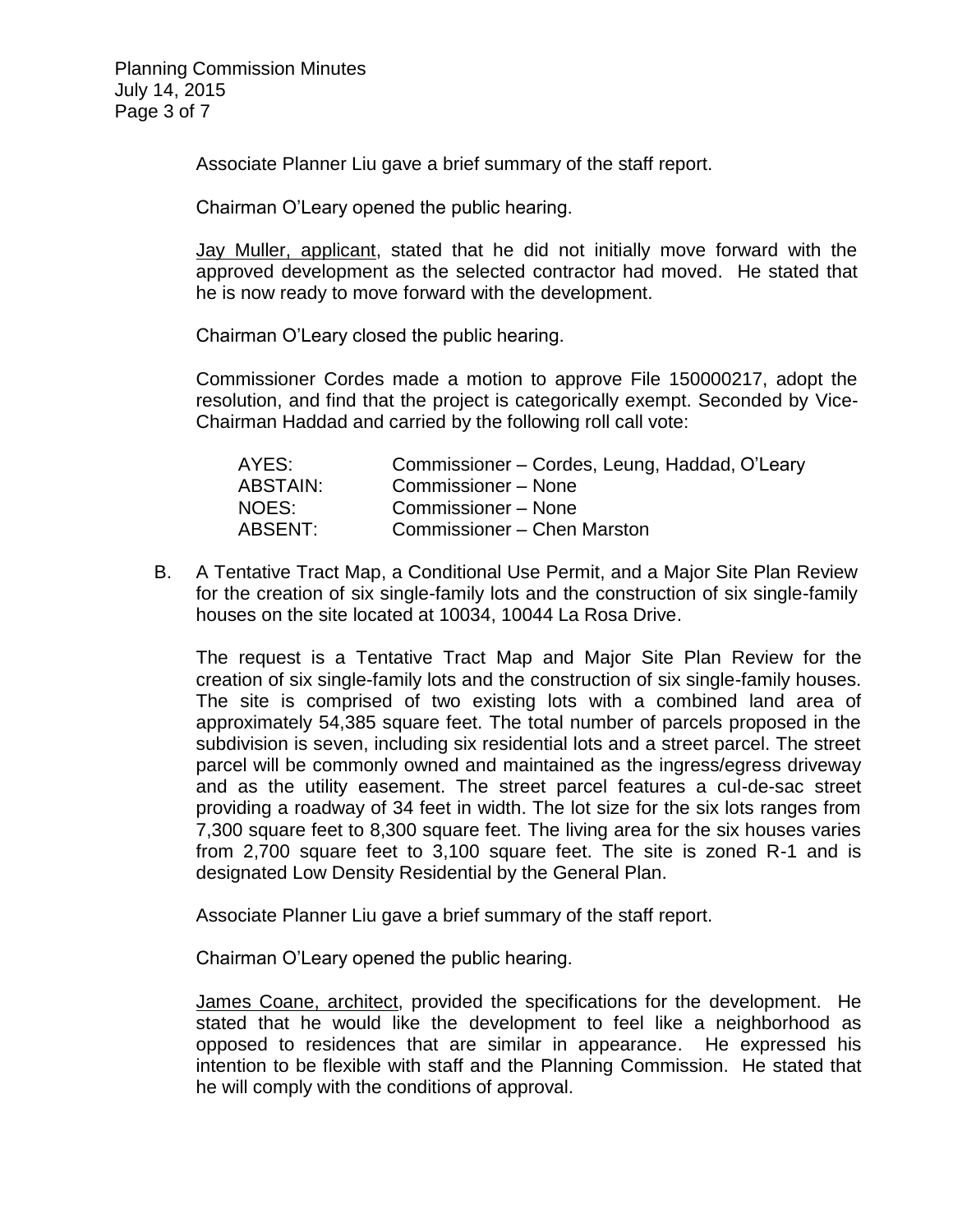Gary Hart, resident, proposed that the developer build a wall along the easterly side of the development and requested that the water run off does not flow onto his property. He stated that he preferred the maximum height of the single story residences to be in compliance with the zoning code. He inquired regarding landscaping and curbs.

Mira Ramos, resident, spoke in opposition of the project.

Vivian Harris, resident, spoke against the project and submitted a letter detailing her opposition to the Planning Commission.

Josephine Hu, resident, spoke against the proposed development and submitted a letter detailing her opposition to the Planning Commission.

Andrea Tran, resident, spoke against the proposed development and submitted a letter detailing her opposition to the Planning Commission.

John Lin, resident, expressed concern regarding increased traffic and possible insufficient parking. He felt that the proposed residences were too large and the garages were too small.

James Coane, architect, provided a response and answered the questions of the public.

Chairman O'Leary closed the public hearing.

Vice-Chairman Haddad asked if the hours of construction could be amended.

City Attorney Vega stated that typically hours of construction are not altered unless there is a unique circumstance.

Commissioner Cordes is in favor of the architectural style, however, he felt that the development was not appropriate for the area.

Commissioner Leung could make the finding to approve the project if the height of the roof is in compliance with the zoning code.

Chairman O'Leary concurred with fellow Commissioner Leung.

City Attorney Vega, recommended that staff revise the resolution and bring to the Planning Commission for signature.

Commissioner Leung made a motion to approve File 150000029, modify the resolution accordingly, and find that the project is categorically exempt. Seconded by Vice-Chairman Haddad and carried by the following roll call vote: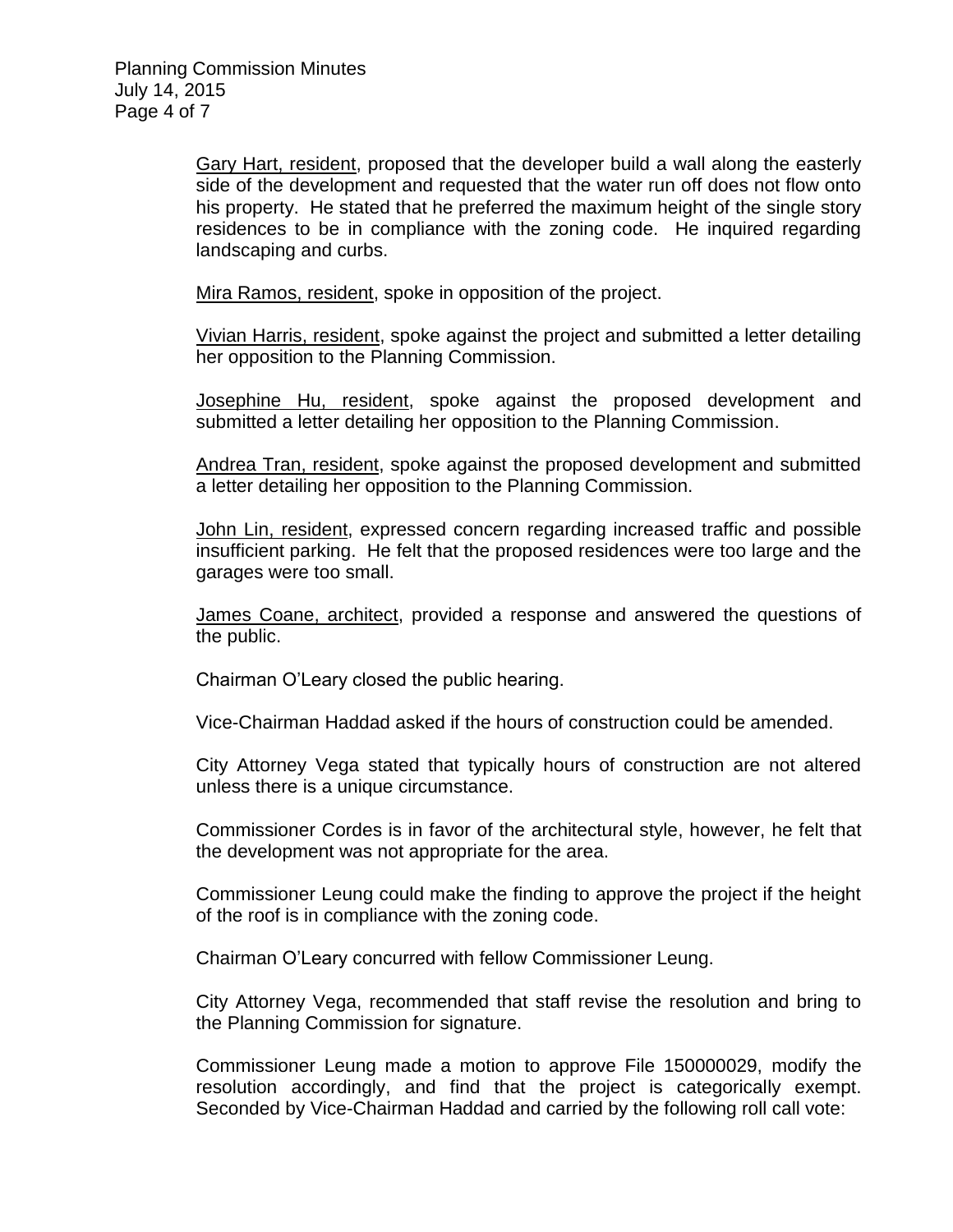| AYES:           | Commissioner - Haddad, Leung, O'Leary |
|-----------------|---------------------------------------|
| <b>ABSTAIN:</b> | Commissioner – None                   |
| NOES:           | Commissioner - Cordes                 |
| <b>ABSENT:</b>  | Commissioner – Chen Marston           |

C. A request for a Conditional Use Permit to establish a drink and food establishment in the Camellia Square shopping center located at 9055 Las Tunas Drive, Units 100-102.

The subject site has an overall lot size of 3.7 acres and is located at the northeast corner of Rosemead Boulevard and Las Tunas Drive. The property has approximately 321 feet on Rosemead Boulevard (east property line), approximately 490 feet on Las Tunas Drive (south property line) and approximately 226 feet on Sultana Avenue (east property line). The property is located in the C-2, General Commercial zone and is designated as Commercial on the City's General Plan Land Use Map.

Associate Planner Gulick gave a brief summary of the staff report.

Chairman O'Leary opened the public hearing.

Hewitt Lee, applicant, asked the Planning Commission to vote in favor of his request.

Peter Choi, President, Chamber of Commerce, spoke in support of the proposed business.

Jim Clift, resident, asked for clarification regarding product delivery.

Associate Planner Gulick stated that delivery access is located on Sultana Avenue.

Chairman O'Leary closed the public hearing.

Commissioner Cordes made a motion to approve File 150000162, adopt the resolution, and find that the project is categorically exempt. Seconded by Vice-Chairman Haddad and carried by the following roll call vote:

AYES: Commissioner – Cordes, Leung, Haddad, O'Leary ABSTAIN: Commissioner – None NOES: Commissioner – None ABSENT: Commissioner – Chen Marston

#### **9. UNFINISHED BUSINESS** – None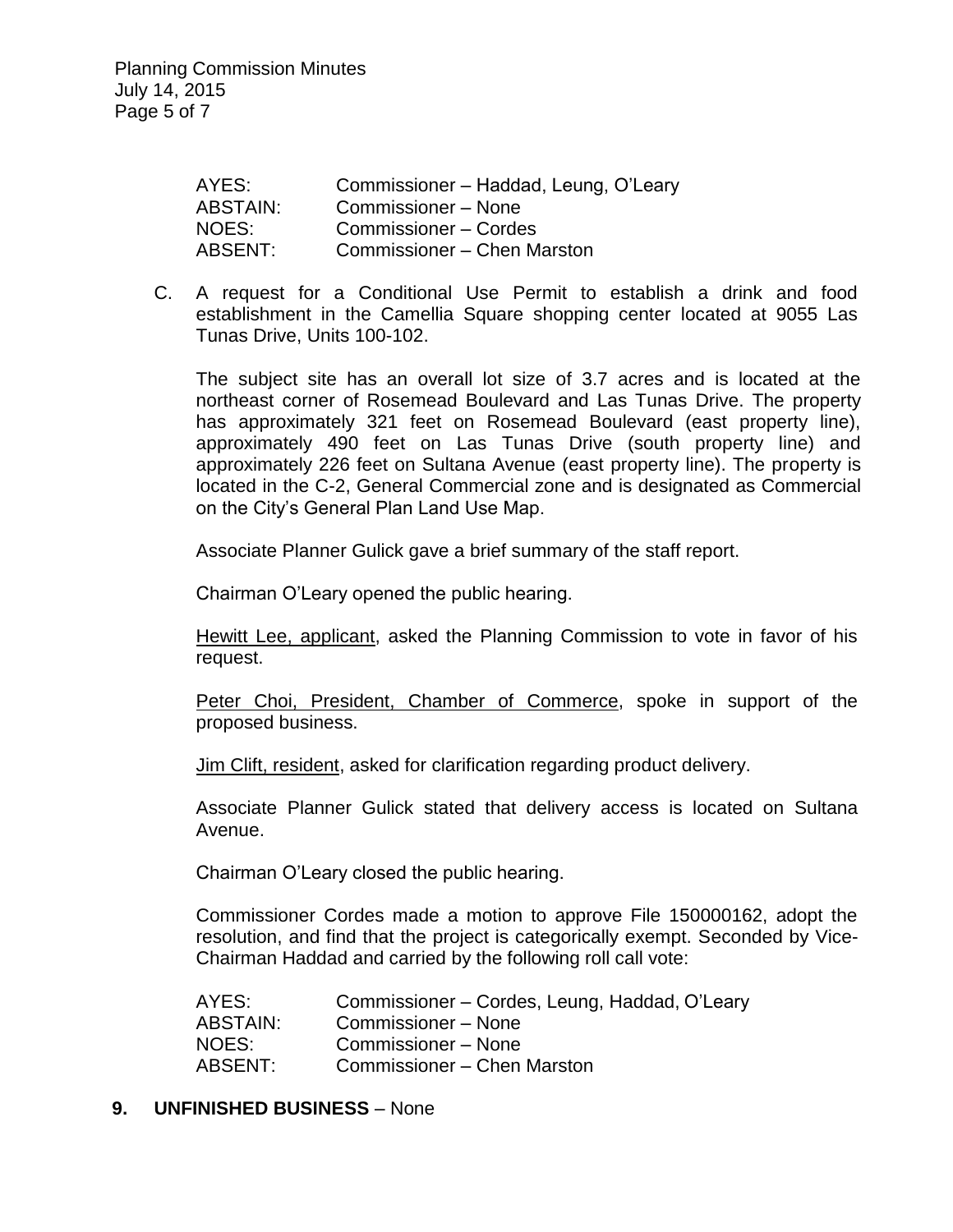Planning Commission Minutes July 14, 2015 Page 6 of 7

#### **10. NEW BUSINESS**

A. General Plan Land Use Diagram and Projections

Planning Manager Reimers provided a presentation regarding the General Plan Land Use Diagram and Development Projections brought forth by the General Plan Advisory Committee (GPAC). The Draft Land Use Diagram and Projections include increased/decreased residential density, a new mixed use designation, new open space, and planning for the Sphere of Influence. He provided an overview of proposed changes for each area in detail then asked the Planning Commission for input.

Commissioner Cordes spoke in favor of area one and four, however he felt concern regarding area nine as there is no active historical preservation ordinance.

Commissioner Leung spoke regarding balance between residential communities and businesses. He stated that he would like to see additional open space in the City.

Vice-Chairman Haddad suggested higher density in area one and asked if the City would be impacted financially should the industrial zone be reduced. He stated that he would be in favor of additional open space.

Chairman O'Leary stated that historically the population in Temple City has remained consistent.

Planning Manager Reimers responded to the inquiries of the Planning Commission. He thanked the Planning Commission for their input and asked if members of the public would like to provide input.

Jennifer Pedraza, GPAC Member, stated that the GPAC has put a lot of effort into the Proposed General Plan.

#### **11. COMMUNICATIONS** – None

#### **12. UPDATE FROM COMMUNITY DEVELOPMENT DIRECTOR**

Community Development Director Forbes announced the upcoming Water Conservation Fair located at Temple City High School on August 8, from 10:00 a.m. to 2:00 p.m.

#### **13. COMMISSION ITEMS SEPARATE FROM THE COMMUNITY DEVELOPMENT DIRECTORS REGULAR AGENDA**